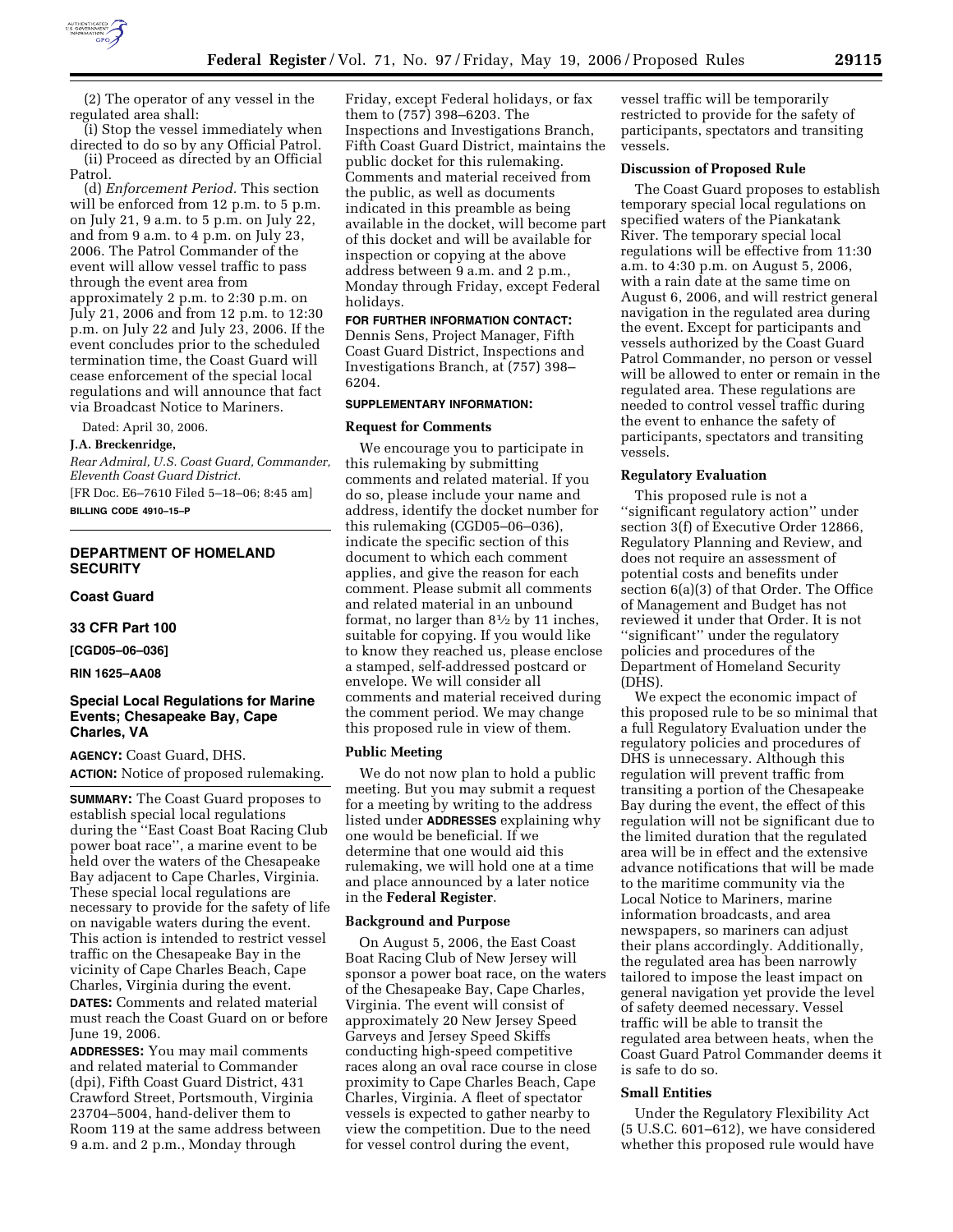a significant economic impact on a substantial number of small entities. The term ''small entities'' comprises small businesses, not-for-profit organizations that are independently owned and operated and are not dominant in their fields, and governmental jurisdictions with populations of less than 50,000.

The Coast Guard certifies under 5 U.S.C. 605(b) that this proposed rule would not have a significant economic impact on a substantial number of small entities. This proposed rule would affect the following entities, some of which might be small entities: the owners or operators of vessels intending to transit or anchor in this portion of the Chesapeake Bay adjacent to Cape Charles Beach during the event.

This proposed rule would not have a significant economic impact on a substantial number of small entities for the following reasons. This proposed rule would be in effect for only a limited period. Vessel traffic will be able to transit the regulated area between heats, when the Coast Guard Patrol Commander deems it is safe to do so. Before the enforcement period, we will issue maritime advisories so mariners can adjust their plans accordingly.

If you think that your business, organization, or governmental jurisdiction qualifies as a small entity and that this rule would have a significant economic impact on it, please submit a comment (see **ADDRESSES**) explaining why you think it qualifies and how and to what degree this rule would economically affect it.

# **Assistance for Small Entities**

Under section 213(a) of the Small Business Regulatory Enforcement Fairness Act of 1996 (Public Law 104– 121), we want to assist small entities in understanding this proposed rule so that they can better evaluate its effects on them and participate in the rulemaking. If the rule would affect your small business, organization, or governmental jurisdiction and you have questions concerning its provisions or options for compliance, please contact the address listed under **ADDRESSES**. The Coast Guard will not retaliate against small entities that question or complain about this rule or any policy or action of the Coast Guard.

### **Collection of Information**

This proposed rule would call for no new collection of information under the Paperwork Reduction Act of 1995 (44 U.S.C. 3501–3520.).

#### **Federalism**

A rule has implications for federalism under Executive Order 13132, Federalism, if it has a substantial direct effect on State or local governments and would either preempt State law or impose a substantial direct cost of compliance on them. We have analyzed this proposed rule under that Order and have determined that it does not have implications for federalism.

# **Unfunded Mandates Reform Act**

The Unfunded Mandates Reform Act of 1995 (2 U.S.C. 1531–1538) requires Federal agencies to assess the effects of their discretionary regulatory actions. In particular, the Act addresses actions that may result in the expenditure by a State, local, or tribal government, in the aggregate, or by the private sector of \$100,000,000 or more in any one year. Though this proposed rule would not result in such an expenditure, we do discuss the effects of this rule elsewhere in this preamble.

#### **Taking of Private Property**

This proposed rule would not effect a taking of private property or otherwise have taking implications under Executive Order 12630, Governmental Actions and Interference with Constitutionally Protected Property Rights.

# **Civil Justice Reform**

This proposed rule meets applicable standards in sections 3(a) and 3(b)(2) of Executive Order 12988, Civil Justice Reform, to minimize litigation, eliminate ambiguity, and reduce burden.

### **Protection of Children**

We have analyzed this proposed rule under Executive Order 13045, Protection of Children from Environmental Health Risks and Safety Risks. This rule is not an economically significant rule and would not create an environmental risk to health or risk to safety that might disproportionately affect children.

# **Indian Tribal Governments**

This proposed rule does not have tribal implications under Executive Order 13175, Consultation and Coordination with Indian Tribal Governments, because it would not have a substantial direct effect on one or more Indian tribes, on the relationship between the Federal Government and Indian tribes, or on the distribution of power and responsibilities between the Federal Government and Indian tribes.

### **Energy Effects**

We have analyzed this proposed rule under Executive Order 13211, Actions Concerning Regulations That Significantly Affect Energy Supply, Distribution, or Use. We have determined that it is not a ''significant energy action'' under that order because it is not a ''significant regulatory action'' under Executive Order 12866 and is not likely to have a significant adverse effect on the supply, distribution, or use of energy. The Administrator of the Office of Information and Regulatory Affairs has not designated it as a significant energy action. Therefore, it does not require a Statement of Energy Effects under Executive Order 13211.

### **Technical Standards**

The National Technology Transfer and Advancement Act (NTTAA) (15 U.S.C. 272 note) directs agencies to use voluntary consensus standards in their regulatory activities unless the agency provides Congress, through the Office of Management and Budget, with an explanation of why using these standards would be inconsistent with applicable law or otherwise impractical. Voluntary consensus standards are technical standards (*e.g.*, specifications of materials, performance, design, or operation; test methods; sampling procedures; and related management systems practices) that are developed or adopted by voluntary consensus standards bodies.

This proposed rule does not use technical standards. Therefore, we did not consider the use of voluntary consensus standards.

### **Environment**

We have analyzed this proposed rule under Commandant Instruction M16475.lD, which guides the Coast Guard in complying with the National Environmental Policy Act of 1969 (NEPA) (42 U.S.C. 4321–4370f), and have concluded that there are no factors in this case that would limit the use of a categorical exclusion under section 2.B.2 of the Instruction. Therefore, this rule is categorically excluded, under figure 2–1, paragraph (34)(h), of the Instruction, from further environmental documentation. Special local regulations issued in conjunction with a regatta or marine parade permit are specifically excluded from further analysis and documentation under that section.

Under figure 2–1, paragraph (34)(h), of the Instruction, an ''Environmental Analysis Check List'' and a ''Categorical Exclusion Determination'' are not required for this rule. Comments on this